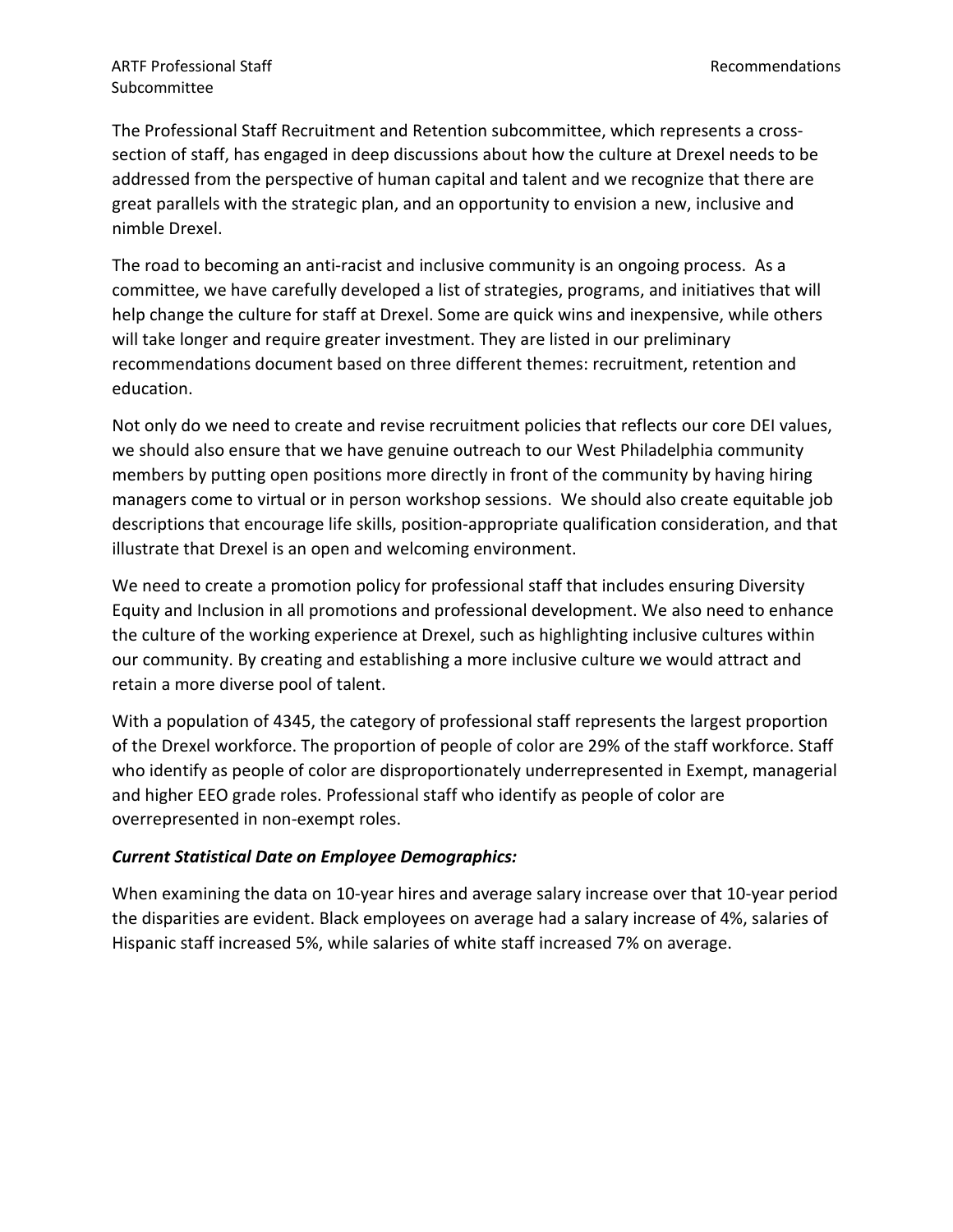



Race